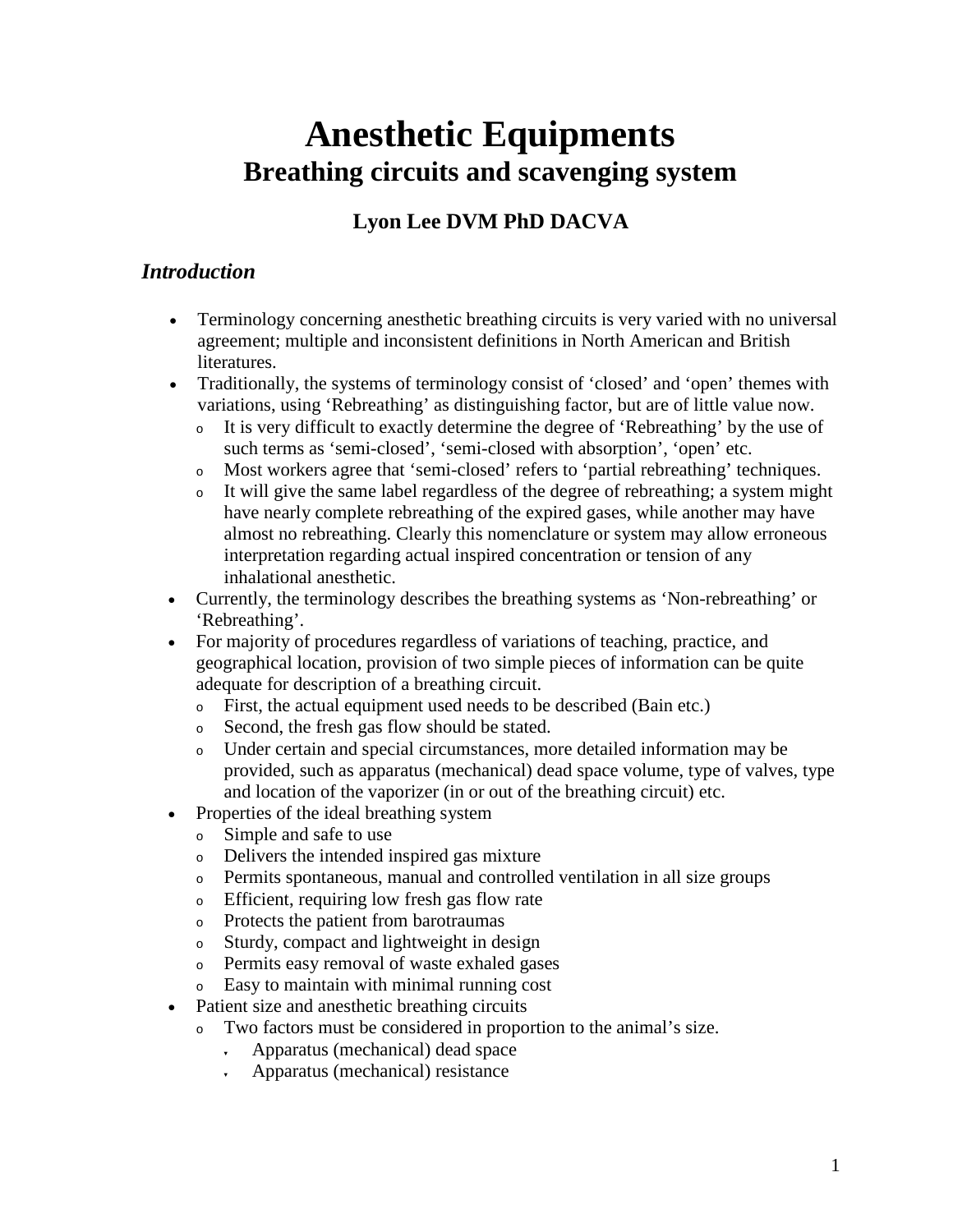- <sup>o</sup> Resistance is always high with turbulent flow, so narrow orifices, sharp bends, which produce this should be avoided in the apparatus.
- <sup>o</sup> For the Laminar flow of a gas in a tube the Hagen Poiseille law (see equation below) states that the pressure drop is proportional to changes in the tube length, diameter (to the power of 4), viscosity, resistance and flow rate; thus narrow tubes cause the greatest resistance, but resistance is also increased by long tube lengths and at high flow rates.

$$
Resistance = \frac{Flowrate \times Length \times Vis\cos ity}{Radius^4}
$$

- Modern volatile anesthetics are very potent and it is most important that the anesthetist does not come under their, acute or chronic, influence.
- The removal of waste anesthetic gases from the environment is now compulsory (Occupational Health and Safety Agency, OSHA, guideline), and installation of a scavenger with use of volatile anesthetics ensures compliance.
- Current legislation prescribes 'maximal permissible' concentrations of volatile anesthetic agents which are allowed to be present in the operating rooms.

# *Current terminology of the Anesthetic breathing circuits*

### **Non-rebreathing circuits**

- With these, the patient breathes in from the reservoir and out to atmosphere. The gases are not re-used.
- However, in practical sense, this terminology is incorrect because some rebreathing of exhaled gases occurs in most of these systems, especially with lower recommended flow rates.
- Satisfactory elimination of  $CO<sub>2</sub>$  is dependent on adequate gas flow, and on minimal dead space in the circuit.
- Examples: Bain, Ayre's T piece, Magill, Lack

### **Rebreathing circuits**

- Here the same gases are re-used, and  $CO<sub>2</sub>$  is removed by passage of the gas through soda lime.
- Examples: Circle, To and Fro, Universal-F.
- A circle rebreathing circuit is composed of:
	- <sup>o</sup> Carbon dioxide absorbing canister
	- <sup>o</sup> Y-piece
	- <sup>o</sup> Inhalation and exhalation breathing tubes
	- <sup>o</sup> Inhalation and exhalation unidirectional (one way) valves
	- <sup>o</sup> Fresh gas inlet
	- <sup>o</sup> Pressure manometer
	- <sup>o</sup> pop-off valve
	- <sup>o</sup> A reservoir bag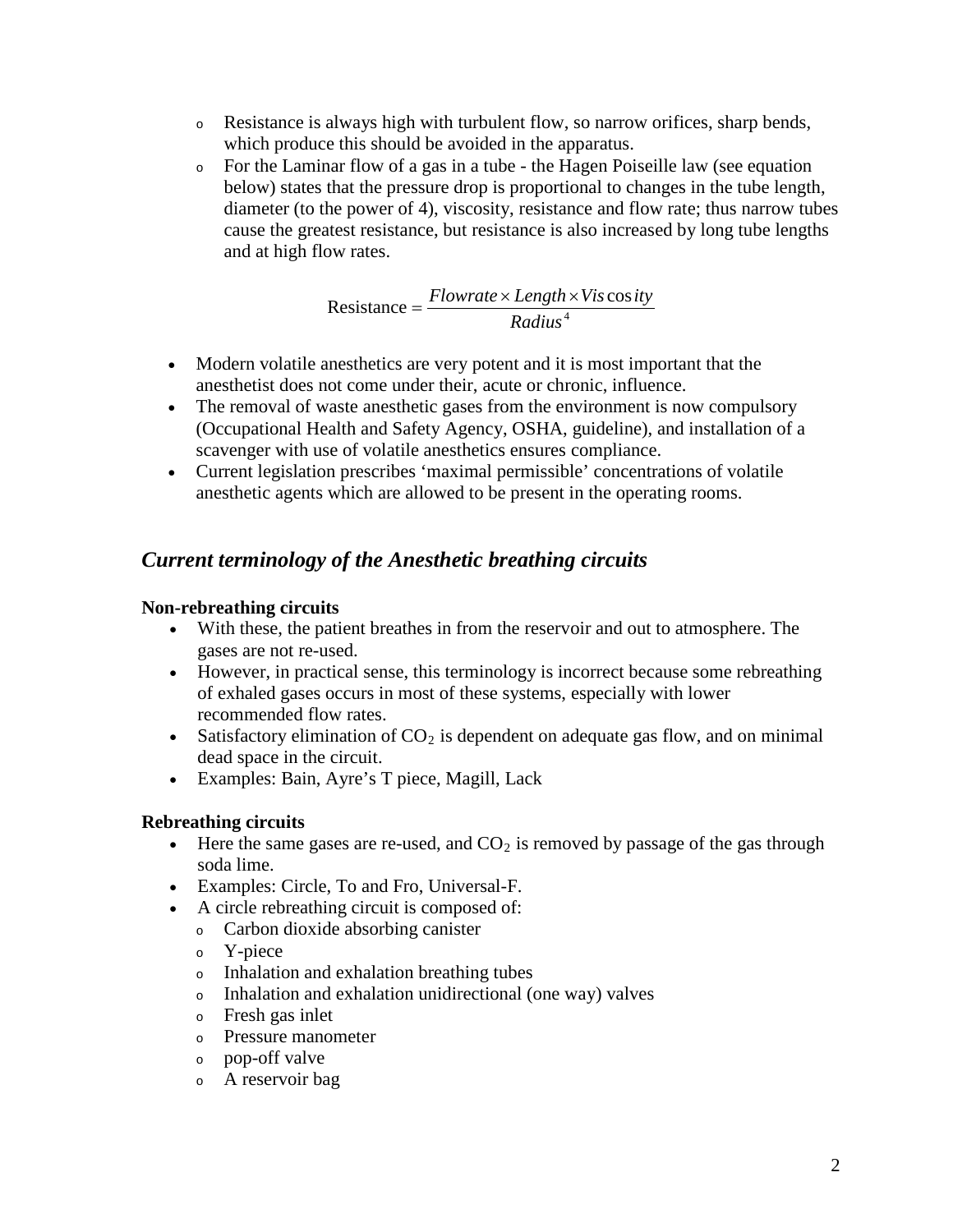# *Old Terminology of the Anesthetic breathing circuits*

• There are exceptions but basically all systems using non compressed gases (i.e. room air) classify as 'open' and all those using an oxygen cylinder classify as 'closed'.

|                                                                             | <b>RESERVOIR</b> | <b>REBREATHING</b>        | <b>TYPES</b>                                                                                                                             |
|-----------------------------------------------------------------------------|------------------|---------------------------|------------------------------------------------------------------------------------------------------------------------------------------|
| 1. Open. Draw over<br>systems with non<br>rebreathing valves.               | N <sub>0</sub>   | N <sub>0</sub>            | Bag and bottle                                                                                                                           |
| 2. Semi-open.                                                               | N <sub>0</sub>   | Partial $(CO2$ build up)  | Bag and bottle with<br>occlusive packing                                                                                                 |
| 3. Semi-closed<br>without absorption.<br>3. Semi-closed with<br>absorption. | Yes<br>Yes       | N <sub>o</sub><br>Partial | Bains, modified<br>Jackon Rees, Ayres<br>T piece. Lack,<br>Magill<br>Carbon dioxide<br>absorbers with leak<br>(circle and to and<br>fro) |
| 4. Closed.                                                                  | Yes              | Complete                  | Carbon dioxide<br>absorbers with no<br>leaks                                                                                             |

*Table 1. Traditional terminology of the anesthetic breathing circuits.*

#### **Open/semi-open circuits (e.g. Chloroform Mask)**

- Advantages
	- <sup>o</sup> Useful where complicated apparatus is not available. The patient airway remains open to room air and no tubing, valves or reservoir bag are used.
- Disadvantages
	- <sup>o</sup> Difficult to obtain stable anesthesia due to unknown dilution by air.
	- <sup>o</sup> Dilution depends on tidal volume and the resultant flow of gas through mask and around the sides of the mask.
	- <sup>o</sup> No means of I.P.P.V.
	- $\circ$  Room air may not supply adequate O<sub>2</sub> if respiratory depression exists.
	- <sup>o</sup> Agents vented to air; therefore fire and toxicity risks.

#### **Semi-closed circuits (best considered as 'non-rebreathing' or 'rebreathing').**

- Non-rebreathing (semi-closed without absorption)
	- <sup>o</sup> Bain, Ayre's T-piece, Jackson Rees for animals below 6kg.
	- $\circ$  Mapleson classified these into A, B, C, D, E and F, but currently only A, D, E and F are commonly used during anesthesia. (see table 2 and figure 1)
- Rebreathing (semi-closed with absorption)
	- $\circ$  Circle (for animals weighing above 6 kg).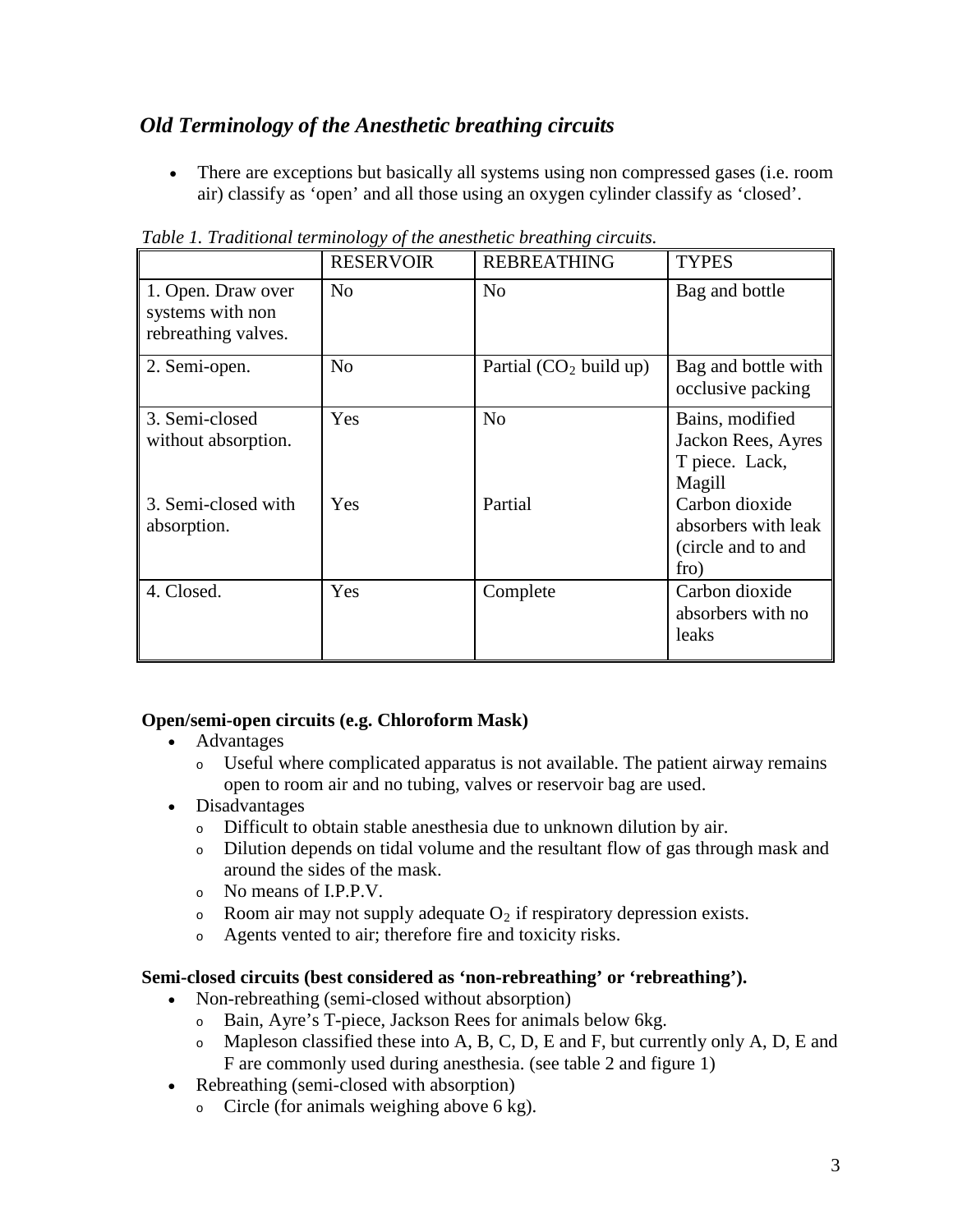#### *Mapleson non-rebreathing circuit systems*

- Advantages
	- <sup>o</sup> Simple, inexpensive, and rugged
	- <sup>o</sup> Less resistance to breathing
	- <sup>o</sup> Easy to disassemble and can be disinfected or sterilized in a variety of ways.
	- <sup>o</sup> Light weight and not bulky. Less likely to cause excessive drag on the mask or tracheal tube, facial distortion or accidental extubation.
	- <sup>o</sup> Reduces the time for inhalant induction for face mask induction than using a rebreathing circuit.
	- <sup>o</sup> Once induced and intubated, patients larger than 6 kg can be converted to a rebreathing circuit for anesthesia maintenance.
	- <sup>o</sup> Anesthesia particularly easy to keep stable as animal breathes exactly what is delivered from the machine. The fresh gas inlet in a non-rebreathing circuit is adjacent to the endotracheal tube connection, and therefore changes in vaporizer setting affect the inspired gas concentration immediately.
- Disadvantages:
	- <sup>o</sup> More cold dry gases are delivered resulting in less well preserved moisture and heat within the breathing circuits, therefore danger of hypothermia.
	- <sup>o</sup> More vapor use due to higher fresh gas flow requirement, so more expensive.
	- <sup>o</sup> More pollution to atmosphere.
- Flow rates required.
	- $\delta$  Magill and Lack 1- 1.5.X minute volume (~150 ml/kg/min)
	- $\circ$  Bain and T piece 2.5 X minute volume (~250 ml/kg/min)
	- $\circ$  With the Magill circuit, I.P.P.V. leads to  $CO_2$  retention.
	- <sup>o</sup> I.P.P.V. can be carried out with the other circuits.
	- <sup>o</sup> Ideally, a capnography is used so flow rates are adjusted as to just prevent the  $CO<sub>2</sub>$  rebreathing avoiding waste and expense.

| <b>CLASS</b>  | <b>LOCATION</b>        | <b>VALVE</b>             | <b>RESERVOIR</b> | <b>CORRUGATED</b> | <b>EXAMPLES</b>                                                                            |
|---------------|------------------------|--------------------------|------------------|-------------------|--------------------------------------------------------------------------------------------|
|               | <b>OF FRESH</b>        | <b>LOCATION</b>          | <b>BAG</b>       | <b>TUBING</b>     | <b>AND</b>                                                                                 |
|               | <b>GAS</b>             |                          |                  |                   | <b>COMMENT</b>                                                                             |
|               | <b>INLET</b>           |                          |                  |                   |                                                                                            |
| A             | Near the bag           | Near the patient         | Present          | Present           | Magill, Lack                                                                               |
| B             | Near to the<br>patient | Near the patient         | Present          | Present           | Obsolete                                                                                   |
| $\mathcal{C}$ | Near to the<br>patient | Near the patient         | Present          | absent            | Obsolete in<br>anesthesia,<br>still used for<br>emergency<br>resuscitation<br>$(Ambu-bag)$ |
| D             | Near to the<br>patient | Away from the<br>patient | Present          | Present           | Bain                                                                                       |
| E             | Near to the<br>patient | Away from the<br>patient | absent           | Present           | T-piece                                                                                    |

*Table 2. Classification of Mapleson breathing systems.*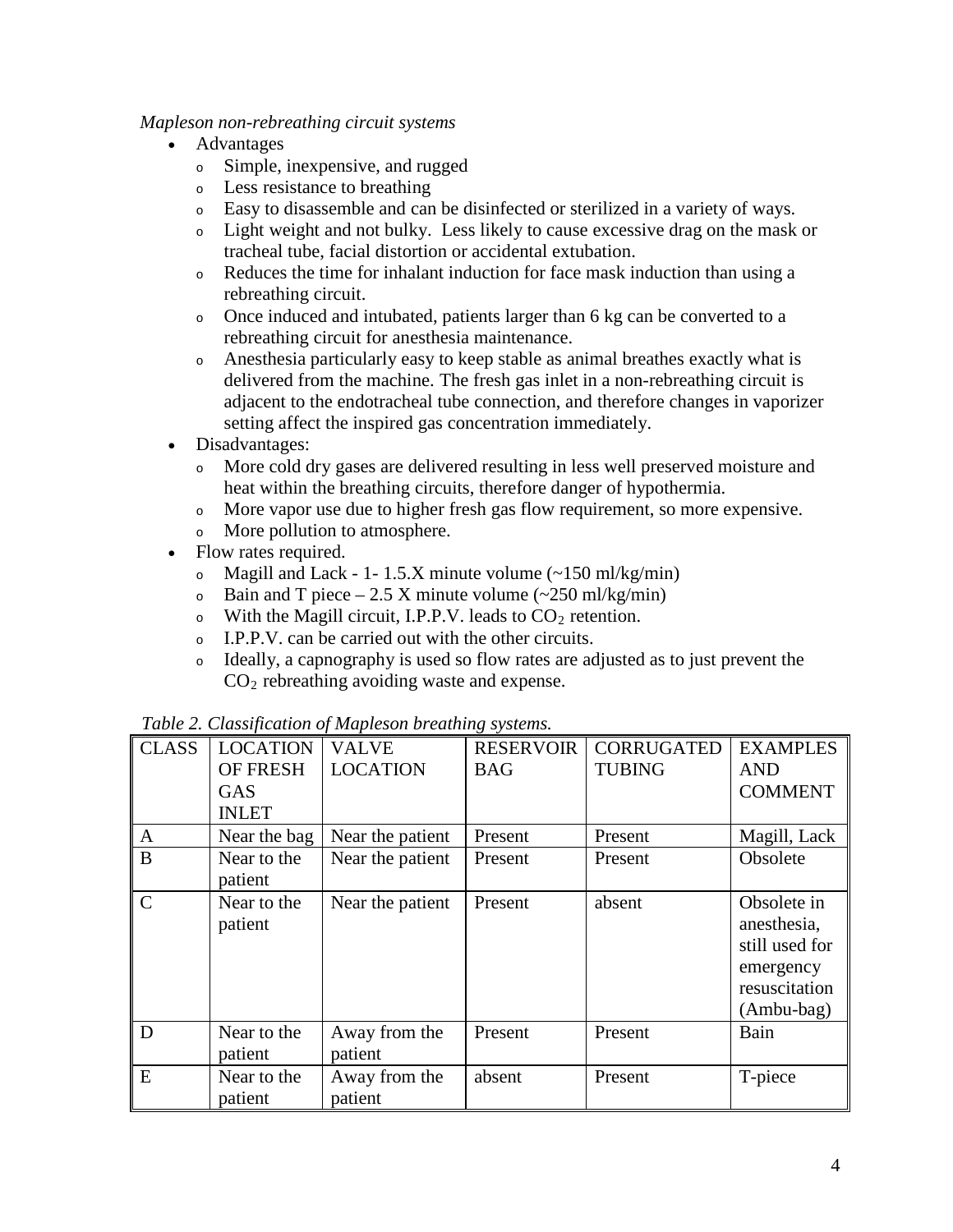| Near to the | absent | Present | Present | Jackson Rees |
|-------------|--------|---------|---------|--------------|
| patient     |        |         |         |              |

*Figure1. Schematic diagram of the Mapleson classification of circuits.*



## *Rebreathing circuits*

- These circuits will all contain sodalime for  $CO<sub>2</sub>$  absorption.
- If run on minimal gas flows with no leaks they are 'closed circuits'.
- If run with an overflow leak of gas, they are 'semi closed with absorption'
- Advantages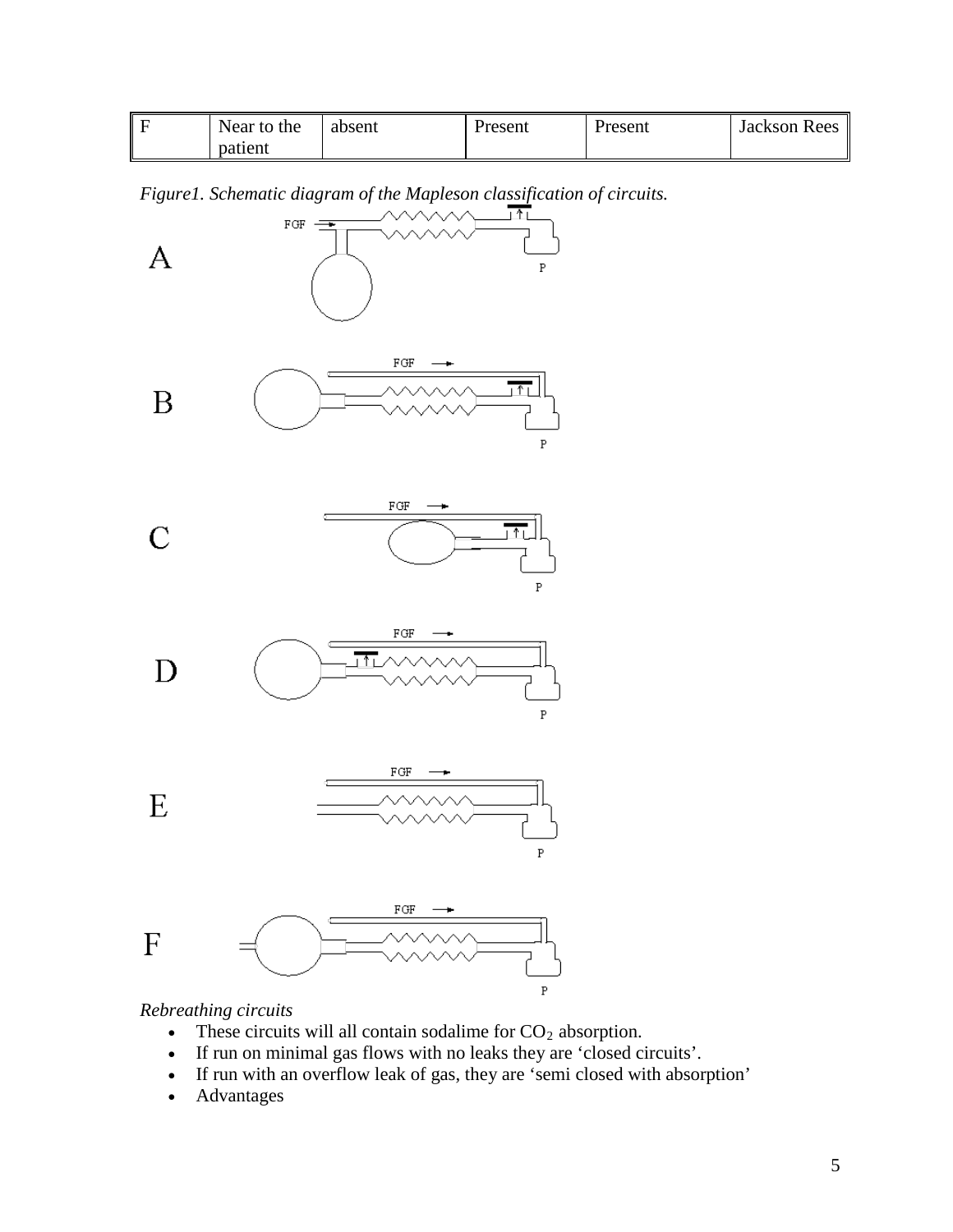- <sup>o</sup> Economical
- <sup>o</sup> Gases warm and wet through rebreathing (disadvantage in hot weather)
- Disadvantages
	- <sup>o</sup> May have high resistance due to soda lime, inhalation/exhalation valves, and popoff valve.
	- <sup>o</sup> Difficult to predict inspired anesthetic concentration because of volume buffer by breathing tubes, reservoir bag and varying degree of rebreathing.
	- <sup>o</sup> Less control of anesthetic depth than non-rebreathing circuit
- Flow rates required
	- $\circ$  Low flow: 10 20 ml/kg/min of oxygen flow rate.
	- $\delta$  Medium flow: 20 40 ml/kg/min of oxygen flow rate (suitable for most clinical circumstances).
	- $\circ$  High flow: greater than 40 ml/kg/min of oxygen flow rate.
	- <sup>o</sup> Using high flow will compensate the gas leakage better with better control of anesthetic depth than low flow, but will be less economical with more loss of heat and moisture of the patient, as well as polluting the environment more.
- Rebreathing circuits may either have the vaporizer on the anesthetic machine, therefore out of the circuit (VOC), or have the vaporizer within the rebreathing circuit (VIC).

### *Vaporizer out of Circuit (VOC) rebreathing circuits*

- There are two methods of running VOC rebreathing circuits.
	- <sup>o</sup> 'Continuous' and 'intermittent' flow
- *Continuous flow (Low flow anesthesia)*
	- <sup>o</sup> This is ideal if one can replace exactly the mount of oxygen and anesthetic which is 'used' by the animal.
	- <sup>o</sup> This is quite practical in the horse, where one will need a flow of about 2-3 liters/minute.
	- <sup>o</sup> In small animals the flow required is so low that the vaporizers become inefficient, and it is often difficult to keep the animal asleep.
	- <sup>o</sup> A compromise is to work with a flow of about 1 liter/minute, and to leave the expiratory valves open to allow overspill. This converts the circuit to semi-closed with absorption.
- *Intermittent flow* 
	- <sup>o</sup> Here, an intermittent high flow rate is used to fill the bag with oxygen and anesthetic mixture, and left off until either the bag is empty or the depth of anesthesia requires changing.
	- <sup>o</sup> This system is very economical on gas, but has the disadvantage that the level of anesthetic administered is constantly being changed as dilution in the reservoir bag occurs.
	- <sup>o</sup> The level of anesthesia thus oscillates and at times may be unnecessarily deep.
- There are two systems of soda lime absorption that are used for types of VOC rebreathing circuits.
	- <sup>o</sup> the 'circle system' and the 'to and fro system', in which the canister may be horizontal or vertical.
- *To and fro*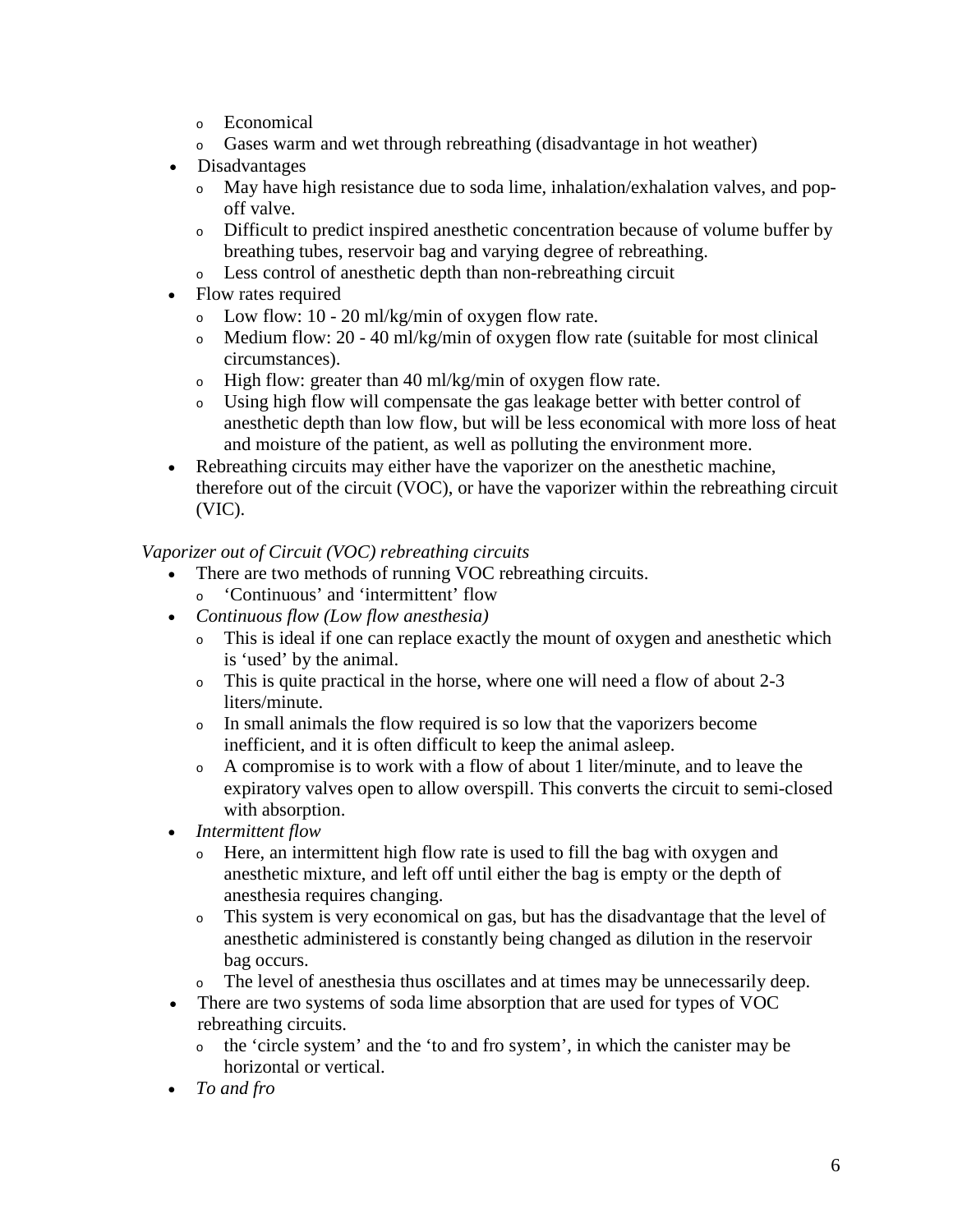- <sup>o</sup> Advantages
	- Comparatively cheap, Mobile.
- <sup>o</sup> Disadvantages
	- Absorption less efficient than in circle
	- Increasing dead-space as soda lime used up 'Layering', particularly when horizontal.
	- Hot dusty soda lime close to patient.
	- Weight of canister may kink endotracheal tube.
- *Circle*
	- <sup>o</sup> Advantages
		- More efficient removal of carbon dioxide and use of soda lime.
	- <sup>o</sup> Disadvantages:
		- $\cdot$  Expensive to buy (now some cheap disposable circles available)
		- Can have high resistance due to length of tubing (but OK if tubes are wide)
		- Valves must be efficient, or rebreathing occurs

### *Circle rebreathing systems with vaporizer in circuit (VIC)*

- Ohio No 8 machine, Goldman machine, Stevens machine and Kommesaroff machine.
- VIC systems are always "circle".
- In these, vaporization of the volatile agent depends on the flow through the vaporizer, which is 'pushed' through by the animal's own respiration. Thus, with every breath, more agent is vaporized.
- Advantages.
	- $\circ$  Very economical. O<sub>2</sub> requirement is that used by animal (5-10 mls/kg/min). Minimal volatile agent wasted and minimal pollution.
	- <sup>o</sup> With all rebreathing circuits, retains heat and water.
- Disadvantages.
	- Cannot use  $N_2O$  in this circuit.
	- <sup>o</sup> If oxygen flow is too high, difficult to get adequate concentrations of some volatile agents.
	- <sup>o</sup> Cannot use safely for I.P.P.V. unless removing vaporizer.
	- <sup>o</sup> Low efficiency and nonprecision
- These circuits are claimed by the manufacturers to be very safe because if animal becomes more deeply anesthetized, respiration is less, so uptake of volatile is reduced. However, this only happens at a depth of anesthesia at which (with isoflurane and sevoflurane) there is severe hypotension, and, as with any anesthetic system, it is, perfectly possible to accidentally kill patients when using these machines. The machines were originally designed to be used with ether or methoxyflurane, both of which are very much safer in this system.
- As these machines work on minimal intake of  $O_2$  into the circuit, nitrogen will accumulate, reducing the concentration of  $O_2$ . Thus, before use the machine it is primed with 100%  $O_2$ ; after about 5 minutes of anesthesia the bag is emptied, and re-primed with  $100\%$  O<sub>2</sub>. Nitrous oxide must not be used.
- If these machines are used properly, with good monitoring, and if the animal is too deep the vaporizer setting is reduced, they can be excellent and economical for small animal anesthesia. However, if used as sometimes advertised; ie giving maximal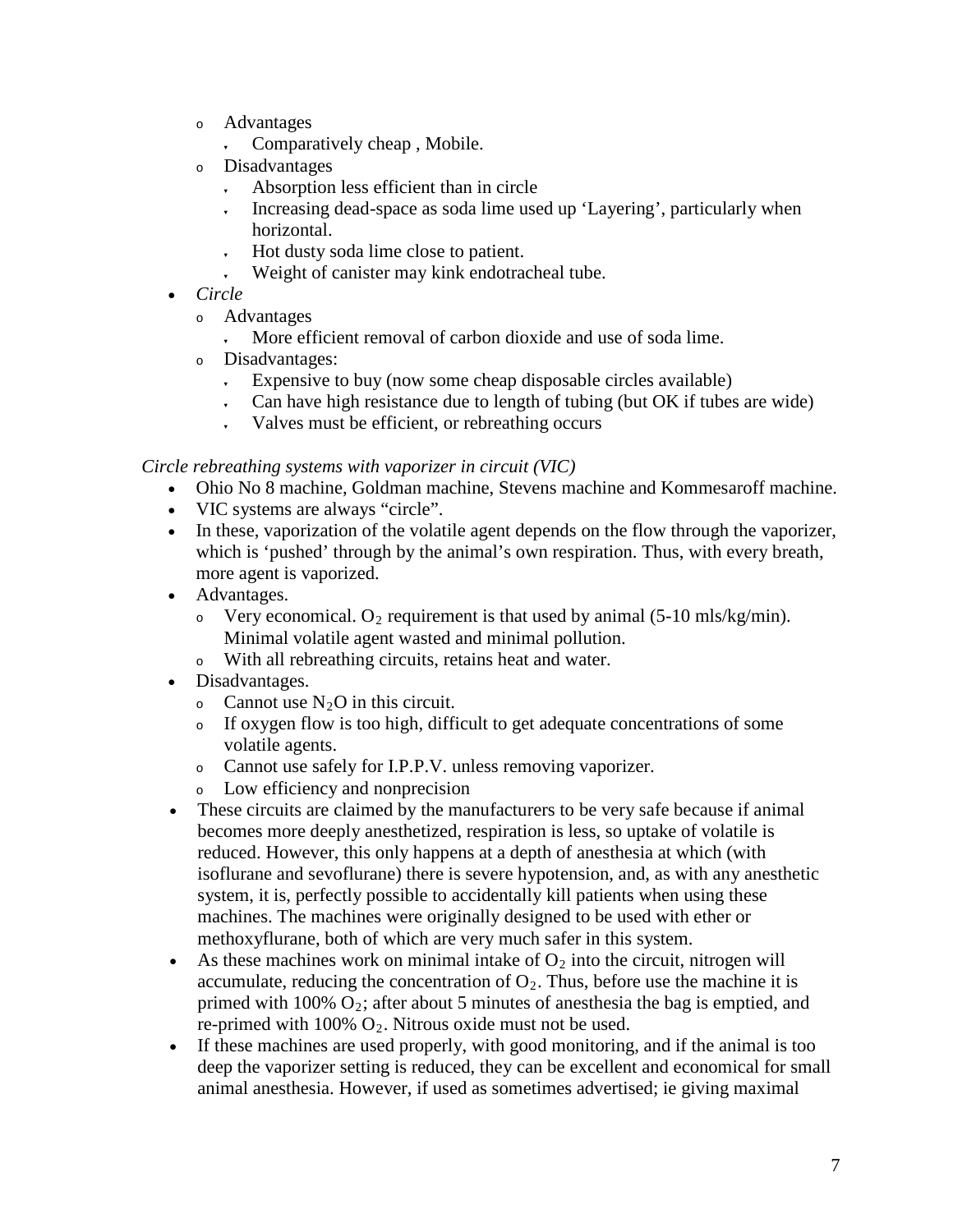anesthetic agent and counting on respiratory depression to limit uptake, then with isoflurane and sevoflurane anesthesia, such depths of anesthesia will be excessive, and accompanied by severe hypotension, with subsequent morbidity.

# *Components of the circle system*

### **CO2 absorbent (Sodalime, baralyme)**

- These are used to absorb the  $CO<sub>2</sub>$  in rebreathing circuits.
- Sodalime consists of 90% calcium hydroxide, 5% sodium hydroxide, plus 5% silicate and water to prevent powdering.
- Indicators are added to show when it is fully used (but **do not trust** them; they can get leached out by water vapor, and most change color a little too late, and also reverts to its original color when not in use).
- The absorption of  $CO_2$  by these is exothermic (ie, the soda lime gets hot) you can use this action to test your soda lime - if in doubt blow on some and see if its gets hot.
- The reaction of  $CO<sub>2</sub>$  with sodalime

 $CO<sub>2</sub> + H<sub>2</sub>O \rightarrow H<sub>2</sub>CO<sub>3</sub>$  $H_2CO_3 + 2$  NaOH  $\rightarrow$  Na<sub>2</sub>CO<sub>3</sub> + 2H<sub>2</sub>O  $H_2CO_3 + 2KOH \rightarrow K_2CO_3 + 2H_2O$  $\text{Na}_2\text{CO}_3$  (or  $\text{K}_2\text{CO}_3$ ) + Ca(OH)<sub>2</sub>  $\rightarrow$  2NaOH (or 2KOH) + CaCO<sub>3</sub>

- Soft and crushable granules are converted to hard and non-crushable granules (calcium hydroxide changes to calcium carbonate - limestone) which indicates exhausted sodalime.
- Increased inspired fractional concentrations of  $CO<sub>2</sub>$  detected by the capnography indicates exhausted sodalime.

### **Y-piece**

- Constructed of plastic and unites the endotracheal tube connector and the inspiratory and expiratory breathing tubes
- Contribute to the mechanical dead space, but not significantly greater than that in a non-rebreathing system
- 15 mm I.D. female port to accpept the ET tube connector

### **Breathing tubes**

- Large bore, non-rigid breathing and usually corrugated (conducting) tubes, typically made of rubber or plastic
- Corrugations increase flexibility and resistance to kinking
- Clear plastic tubes are more lightweight, absorb less halogenated agents, have a lower compliance than rubber tubes and allow visualization of the interior of the tube.
- Act as a reservoir in certain systems.
- Provide a flexible, low resistance, light-weight connection from one part of the system to another.
- have some distensibility but not enough to prevent excessive pressures from developing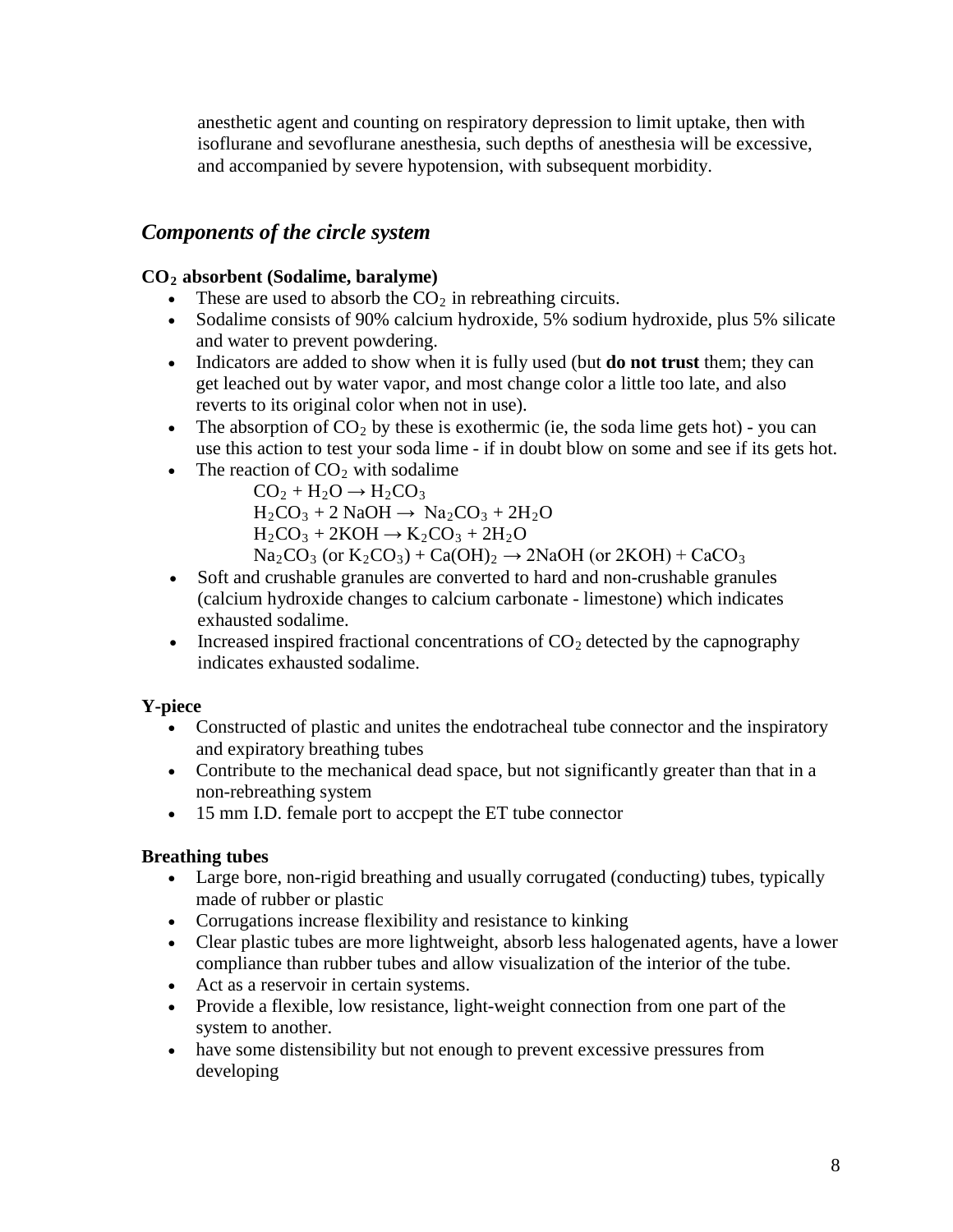#### **One-way (unidirectional) valves**

- They direct gas flow away from the patient on expiration and toward the patient on inspiration
- Prevents the rebreathing of exhaled gases before they pass through the absorbent canister
- Gases enter a unidirectional valve from below, raise the disc, and pass under the dome to the reservoir bag, the absorbent canister or the inspiratory breathing tube
- Valve incompetence contributes to accumulation of  $CO<sub>2</sub>$  within the breathing circuits

#### **Fresh gas inlet**

- The location at which gases from the common gas outlet of the anesthesia machine or from the outlet of the vaporizer enter the circle system
- Placed on the absorbent canister near the inspiratory one way valve or on the inspiratory one way valve
- Entry of fresh gases on the inspiratory side of the circle
	- <sup>o</sup> minimizes dilution of the gases with exhaled gases with a VOC
	- <sup>o</sup> prevents absorbent dust inhalation
	- <sup>o</sup> reduces loss of fresh gases through the pop-off valve

#### **Adjustable pressure limiting valve (Pop-off valve)**

- A valve which allows exhaled waste gases and fresh gas flows to leave the breathing system when the pressure within the breathing system exceeds the valve's opening pressure.
- Also called as; Pop-off valve, Exhaust valve, Scavenger valve, Relief valve, Expiratory valve, Over-spill valve etc.
- It is a one way, adjustable, spring-loaded valve.
- The spring adjusts the pressure required to open the valve.
- The patient may be exposed to excessive positive pressure if the valve is closed for prolonged period (always pay great attention to the valve closure). Some designs have a safety mechanism, allowing the relief valve open when a pressure within the breathing circuit reaches about 60 cm $H_2O$ .

#### **Pressure manometer**

- A pressure gauge that is attached within the breathing circuits
- It is calibrated in cmH<sub>2</sub>O, but may have a scale of mmHg or KPa (1 KPa = 7.5 mmHg)
- Typically, a pressure build-up over 20  $\text{cm}H_2\text{O}$  for small animals and 30 for large animals is considered unsafe.

### **Rebreathing (Reservoir) bag**

- The rebreathing (reservoir) bag is an important component of most breathing systems.
- It is made of antistatic rubber or plastic.
- Volumes of 0.5, 1, 2, 3 and 5 liters are commonly used for small animals, and 15, 20 and 30 liters are used for large animals. The typical size for a 20 kg dog is 2 liter bag, and 500 ml for small dogs and cats.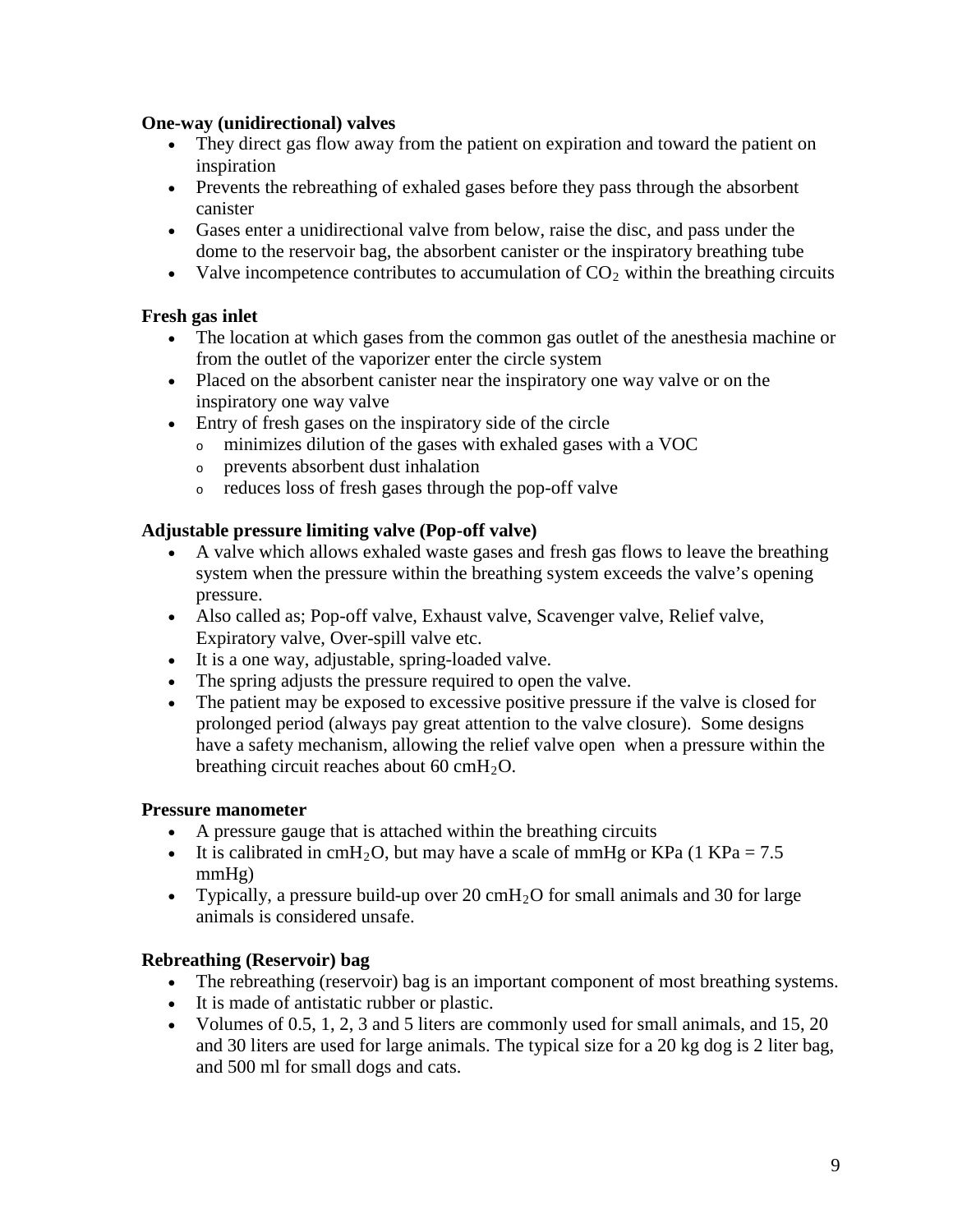- It accommodates fresh gas flow during expiration acting as a reservoir available for use of the following inspiration.
- It acts as a monitor of the patient's ventilatory pattern, but is inaccurate for assessing the tidal volume.
- It can be used to assist or control the ventilation.
- Because of its compliance the rebreathing bag can accommodate rises in pressure in the breathing system better than other parts. When grossly over-inflated the reservoir bag can limit the pressure in the breathing system to about  $40 \text{ cm}H_2O$ . This is due to the 'law of Laplace' dictating that the pressure (P) will fall as the bag's radius (r)

 $increases,$  Pressure  $=\frac{tension}{l}$ 

- *radius*
- A small bag may not be large enough to provide a sufficient reservoir for a large tidal volume.
- Too large a bag makes it difficult to act as a respiratory monitor.

# **Scavenging**

- For halogenated hydrocarbon anesthetic agents (isoflurane, halothane, sevofurane and desflurane), 2 ppm is the allowed concentration, and 25 ppm for nitrous oxide. When the halogenated hydrocarbon anesthetic agent is used with nitrous oxide the maximum permissible concentration is reduced to 0.5 ppm.
- All 'anesthetic facilities' (including recovery rooms) must be tested for levels of escaped gases. Testing is done on an occasional basis (at the moment most vets intend to test once a year), the anesthetist wearing a 'badge' for a prescribed time which is then sent away for analysis.
- There are many scavenging devices suitable for veterinary purposes but care must be taken to ensure that their use does not have an adverse effect on the patient.
- The following reference "Commentary and recommendations on control of waste anesthetic gases in the [workplace \(JAVMA, 209\(1\), pp75-77\)"](http://www.acva.org/professional/Position/waste.htm) describes more in detail the precautions and measures necessary to minimize the waste gas exposure.

### **Methods of scavenging**

*Passive scavenging.* 

- Tubes from the expiratory valve of the patient circuit lead to outside.
- Advantage
	- <sup>o</sup> Cheap to install.
- Disadvantage.
	- <sup>o</sup> Ineffective.
	- <sup>o</sup> High expiratory resistance.
	- <sup>o</sup> Can obstruct expiration.
	- <sup>o</sup> Not acceptable now.

*Passive with adsorption*

- The tube from the expiratory valve now goes to a canister of activated carbon.
- Advantage.